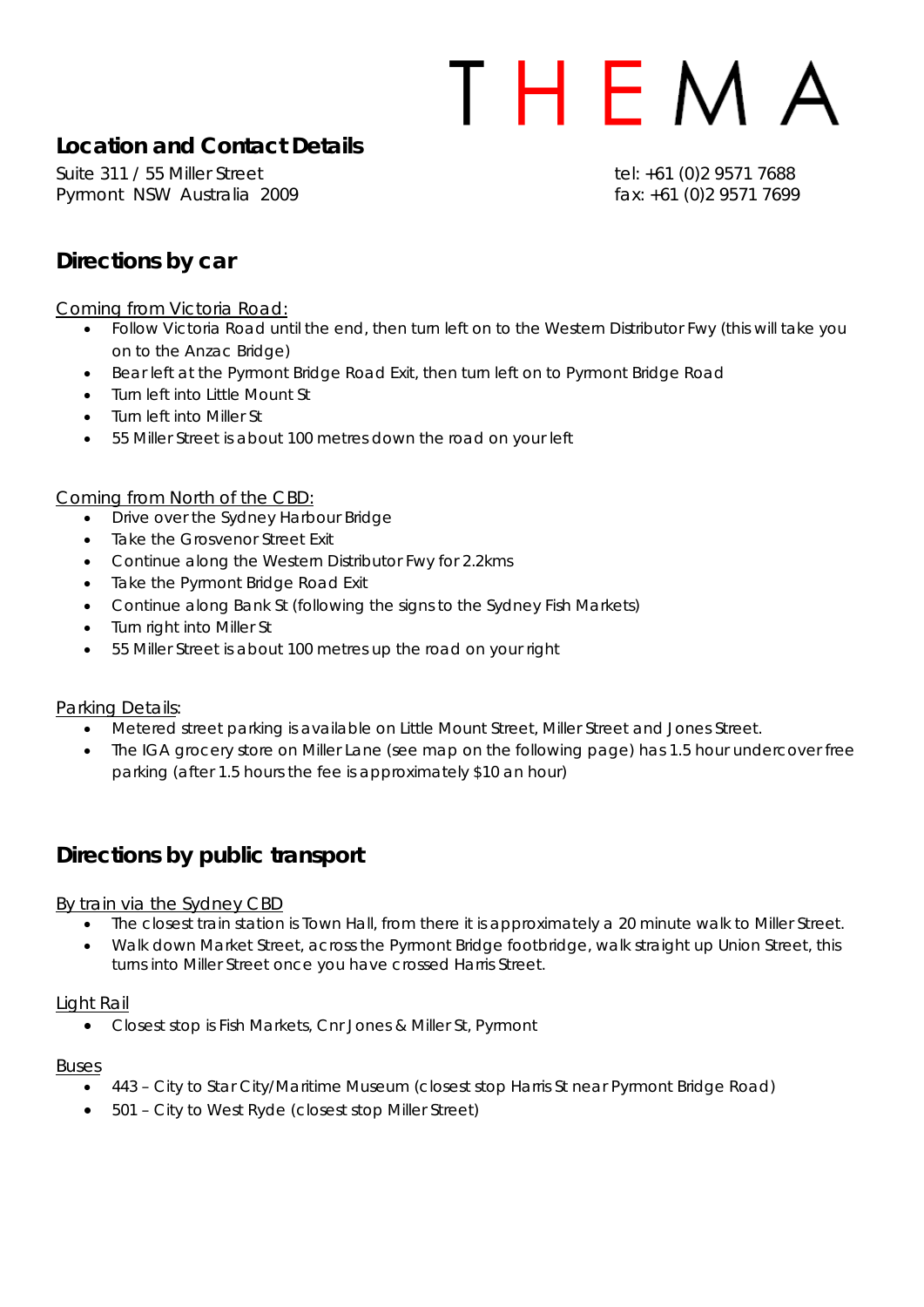# THEMA

## **Map of surrounding area**